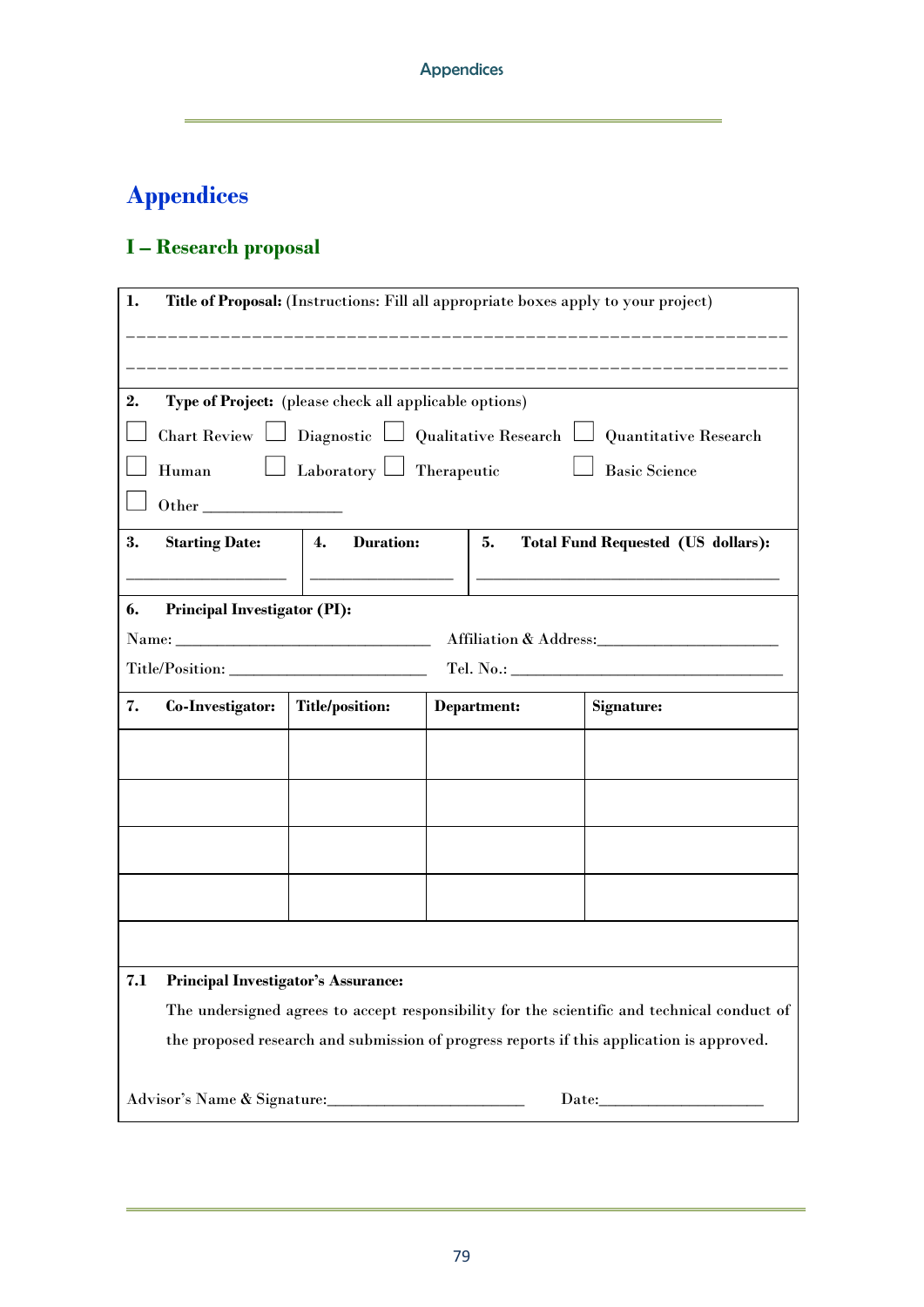| 8. | Abstract: (up to 200 words): Concisely describe the aims of study, methodology, short and |  |  |  |  |  |  |  |  |  |
|----|-------------------------------------------------------------------------------------------|--|--|--|--|--|--|--|--|--|
|    | long-term objective and the significance of the study to health problems in Saudi Arabia. |  |  |  |  |  |  |  |  |  |
|    |                                                                                           |  |  |  |  |  |  |  |  |  |
|    |                                                                                           |  |  |  |  |  |  |  |  |  |
|    |                                                                                           |  |  |  |  |  |  |  |  |  |
|    |                                                                                           |  |  |  |  |  |  |  |  |  |
|    |                                                                                           |  |  |  |  |  |  |  |  |  |
|    |                                                                                           |  |  |  |  |  |  |  |  |  |
|    |                                                                                           |  |  |  |  |  |  |  |  |  |
|    |                                                                                           |  |  |  |  |  |  |  |  |  |
|    |                                                                                           |  |  |  |  |  |  |  |  |  |
|    |                                                                                           |  |  |  |  |  |  |  |  |  |
|    |                                                                                           |  |  |  |  |  |  |  |  |  |
|    |                                                                                           |  |  |  |  |  |  |  |  |  |
|    |                                                                                           |  |  |  |  |  |  |  |  |  |
|    |                                                                                           |  |  |  |  |  |  |  |  |  |
|    |                                                                                           |  |  |  |  |  |  |  |  |  |
|    |                                                                                           |  |  |  |  |  |  |  |  |  |
|    |                                                                                           |  |  |  |  |  |  |  |  |  |
|    |                                                                                           |  |  |  |  |  |  |  |  |  |
|    |                                                                                           |  |  |  |  |  |  |  |  |  |
|    |                                                                                           |  |  |  |  |  |  |  |  |  |
|    |                                                                                           |  |  |  |  |  |  |  |  |  |
|    |                                                                                           |  |  |  |  |  |  |  |  |  |
|    |                                                                                           |  |  |  |  |  |  |  |  |  |
|    |                                                                                           |  |  |  |  |  |  |  |  |  |
|    |                                                                                           |  |  |  |  |  |  |  |  |  |
|    |                                                                                           |  |  |  |  |  |  |  |  |  |
|    |                                                                                           |  |  |  |  |  |  |  |  |  |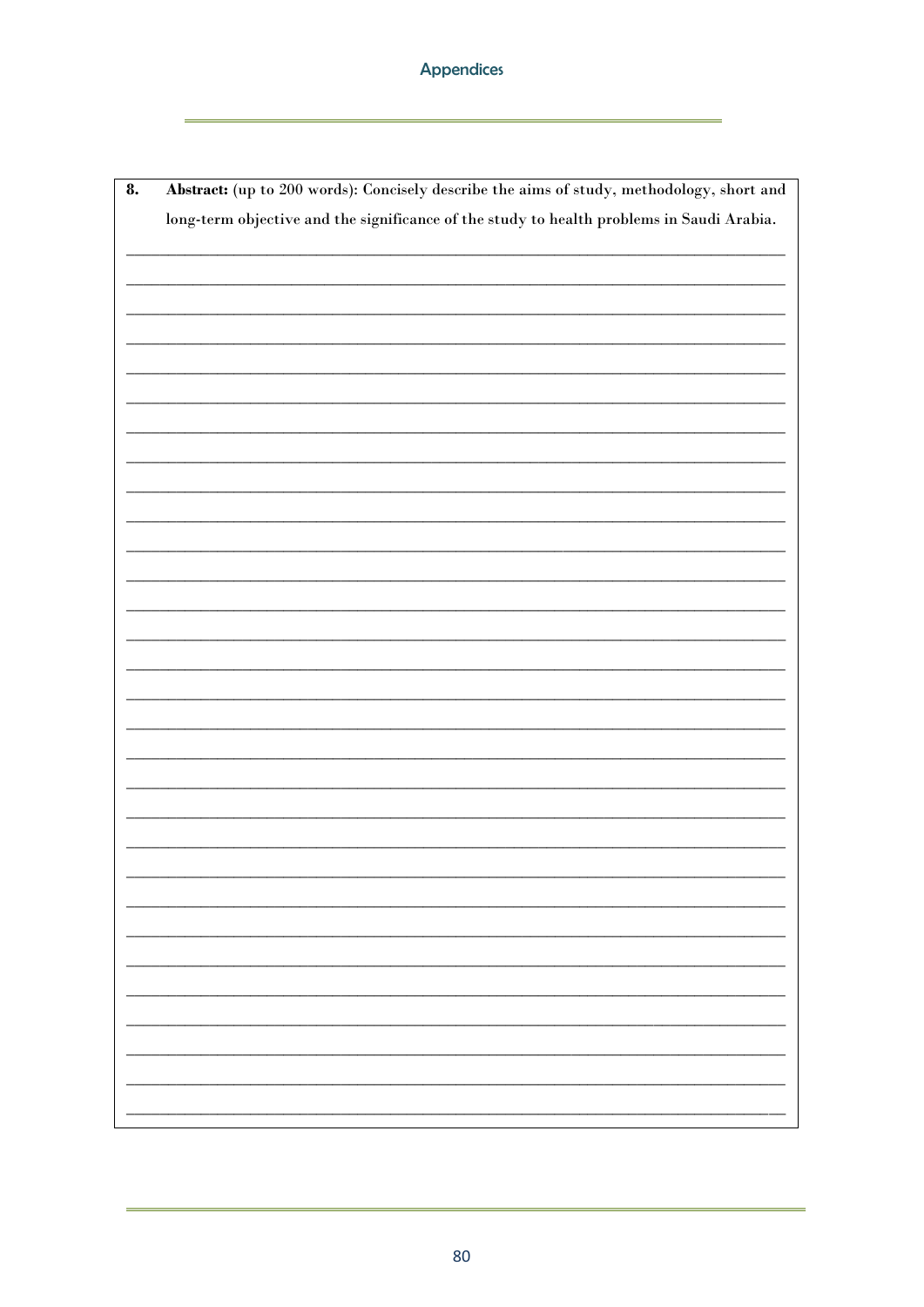| 9. | ${\bf Specific\;aim(s)}: {\small (up\;to\;one\;page)}$ |
|----|--------------------------------------------------------|
|    |                                                        |
|    |                                                        |
|    |                                                        |
|    |                                                        |
|    |                                                        |
|    |                                                        |
|    |                                                        |
|    |                                                        |
|    |                                                        |
|    |                                                        |
|    |                                                        |
|    |                                                        |
|    |                                                        |
|    |                                                        |
|    |                                                        |
|    |                                                        |
|    |                                                        |
|    |                                                        |
|    |                                                        |
|    |                                                        |
|    |                                                        |
|    |                                                        |
|    |                                                        |
|    |                                                        |
|    |                                                        |
|    |                                                        |
|    |                                                        |
|    |                                                        |
|    |                                                        |
|    |                                                        |
|    |                                                        |
|    |                                                        |
|    |                                                        |
|    |                                                        |
|    |                                                        |
|    |                                                        |
|    |                                                        |
|    |                                                        |
|    |                                                        |
|    |                                                        |
|    |                                                        |
|    |                                                        |
|    |                                                        |
|    |                                                        |
|    |                                                        |
|    |                                                        |
|    |                                                        |
|    |                                                        |
|    |                                                        |
|    |                                                        |
|    |                                                        |
|    |                                                        |
|    |                                                        |
|    |                                                        |
|    |                                                        |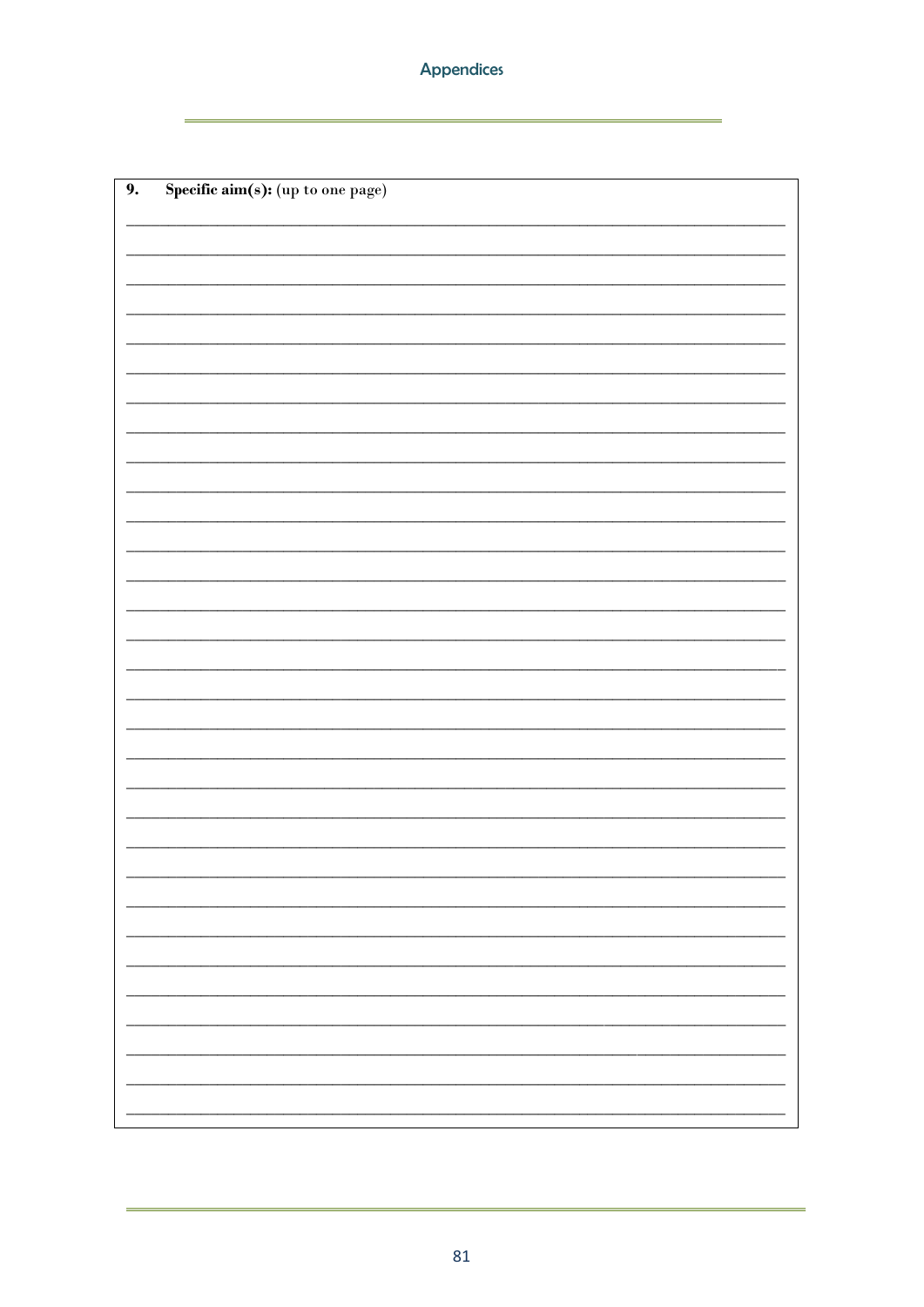| 10. | Background and significance: (1 to 3pages)                                                    |
|-----|-----------------------------------------------------------------------------------------------|
|     | (Instructions: Literature review of previous studies on the subject; and justification of the |
|     | study by stating the problem and its importance). Please attach additional pages if needed.   |
|     |                                                                                               |
|     |                                                                                               |
|     |                                                                                               |
|     |                                                                                               |
|     |                                                                                               |
|     |                                                                                               |
|     |                                                                                               |
|     |                                                                                               |
|     |                                                                                               |
|     |                                                                                               |
|     |                                                                                               |
|     |                                                                                               |
|     |                                                                                               |
|     |                                                                                               |
|     |                                                                                               |
|     |                                                                                               |
|     |                                                                                               |
|     |                                                                                               |
|     |                                                                                               |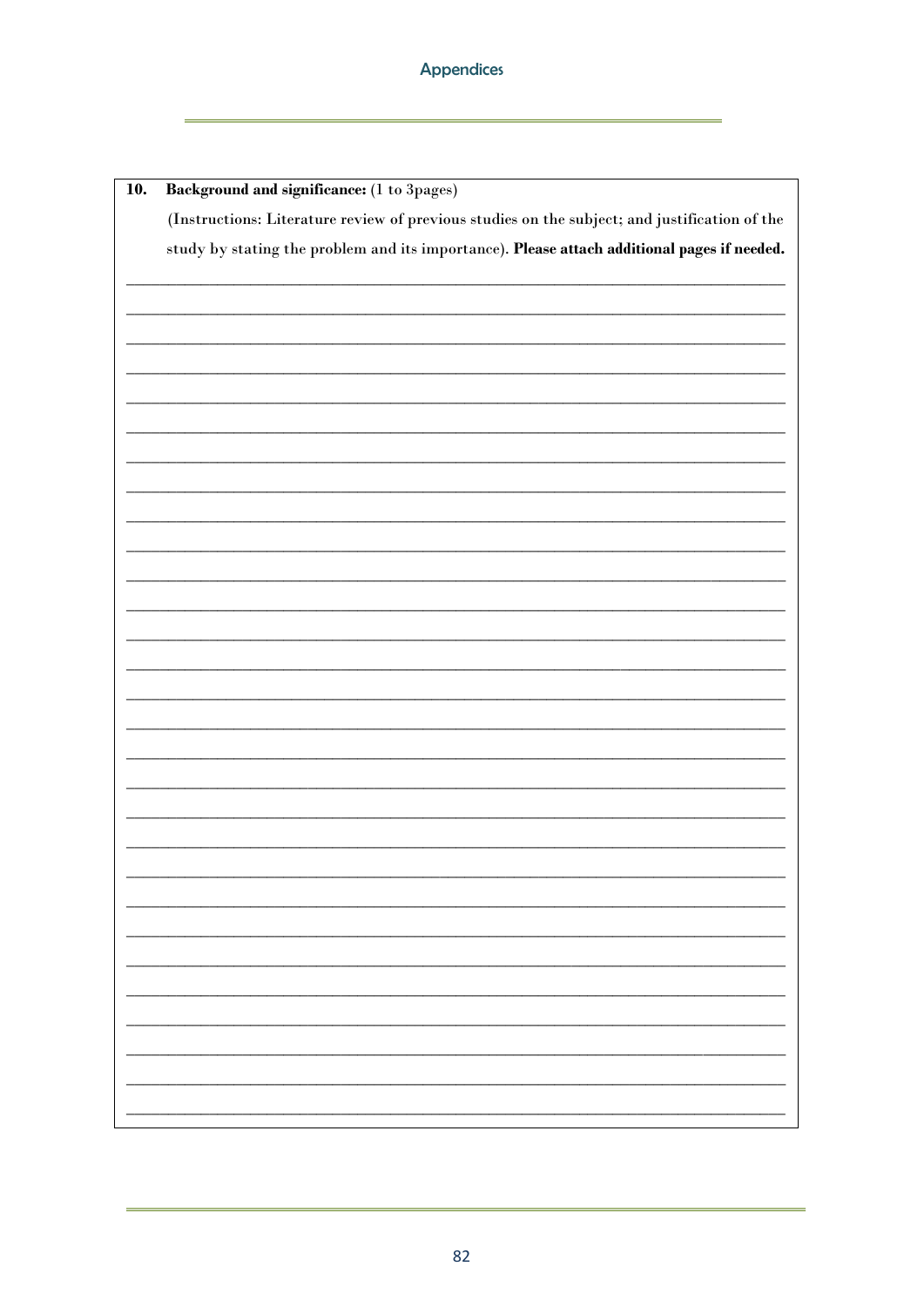$\overline{\mathbf{u}}$ . Research design and Methods: (up to 5 pages) 11.1 Study Area/Setting: (Instructions: Describe the area or setting where the study will be conducted. This description will cover the details relevant to the study topic) 11.2 Study Subjects: (Instructions: Inclusion and exclusion criteria of the study subjects)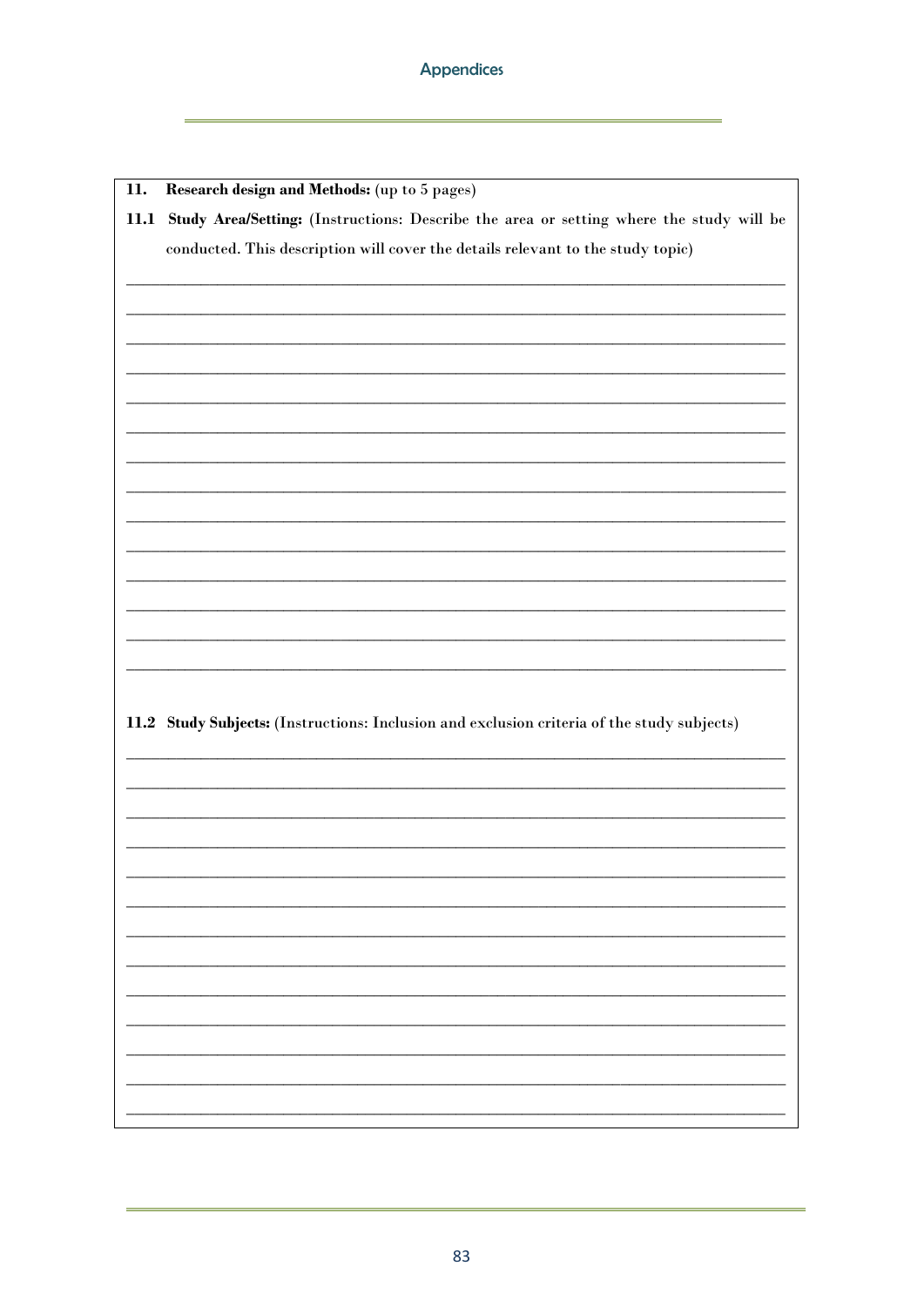11.3 Study Design: (Instructions: Mention the type of study design e.g. cross-sectional, casecontrol, intervention study, etc.) 11.4 Sample Size: (Instructions: Mention the input criteria for sample size estimation)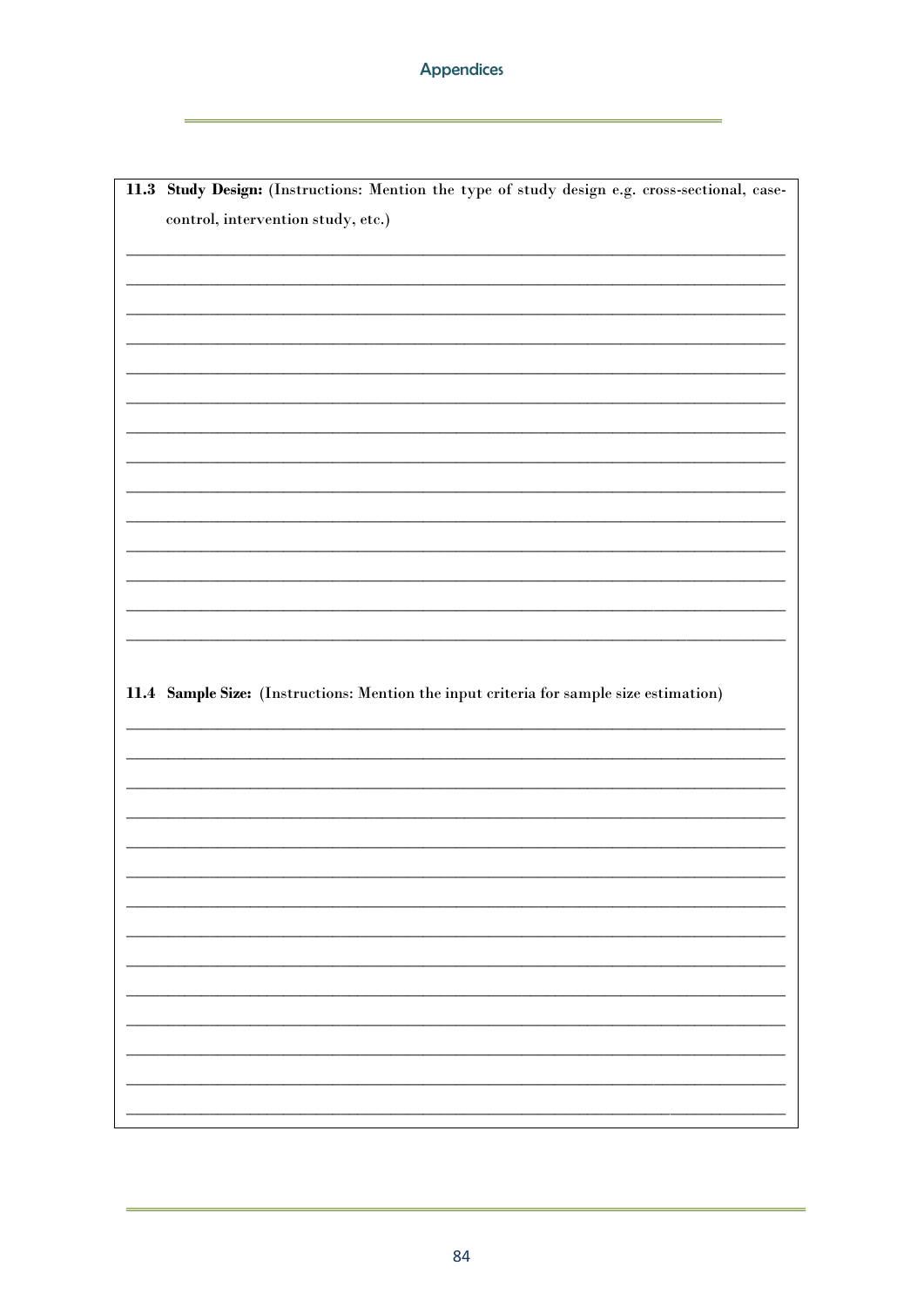11.5 Sampling Technique: (Instructions: Mention the sampling technique, (e.g. randomization) that will be used in order to obtain a representative sample for your target population) 11.6 Data Collection methods, instruments used, measurements: (Instructions: Describe the instruments used for data collection (questionnaire, observation recording from, etc.) and studied variables included in these instruments, as well as the methods used to test for the validity and reliability of the instrument. Techniques used will be briefly described and referenced. Study definitions [e.g., case definition] will be mentioned)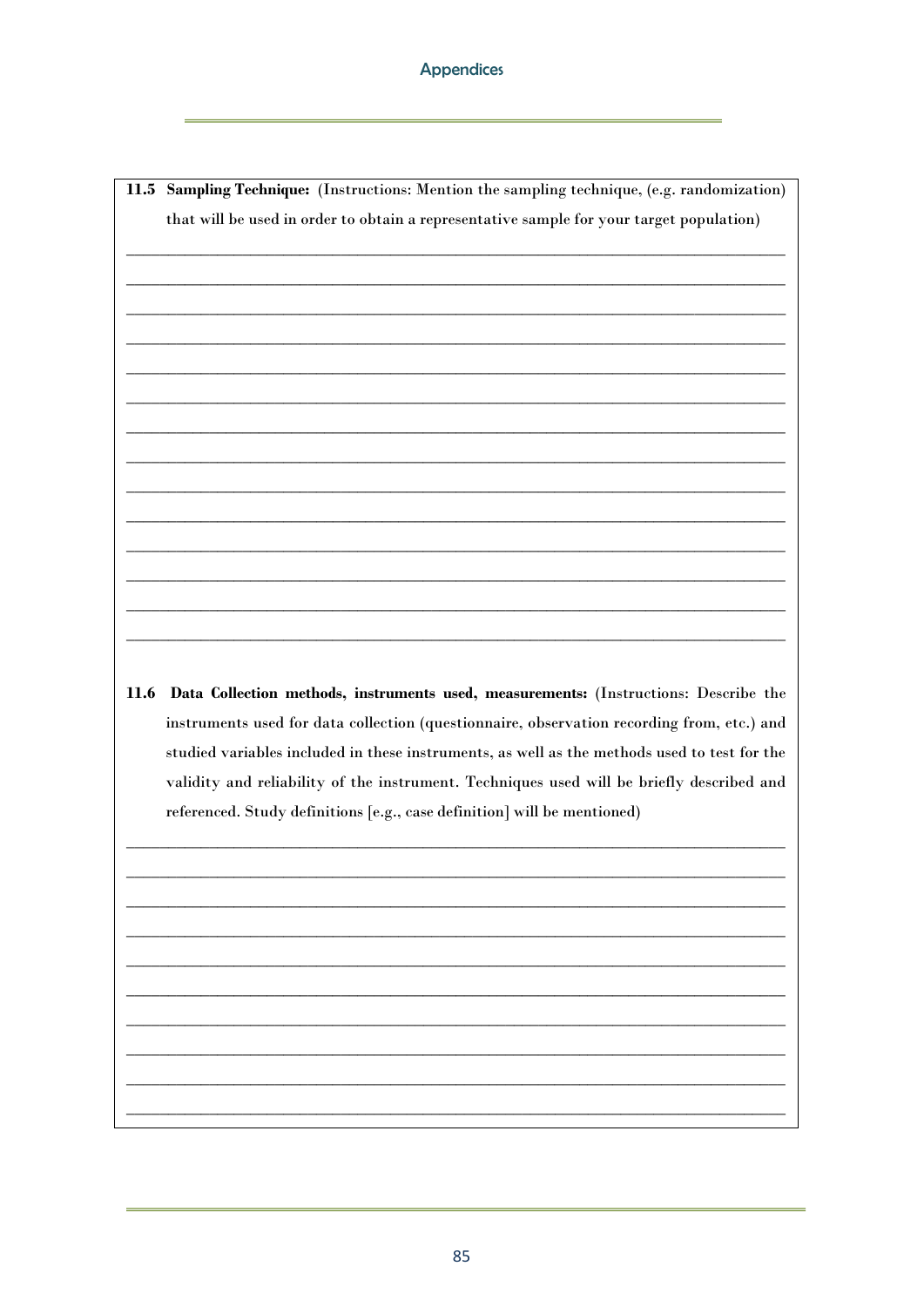| 11.7 Data Management and Analysis Plan: (Instructions: Describe the analysis plan, tests used |
|-----------------------------------------------------------------------------------------------|
| for data analysis and statistical package(s) used)                                            |
|                                                                                               |
|                                                                                               |
|                                                                                               |
|                                                                                               |
|                                                                                               |
|                                                                                               |
|                                                                                               |
|                                                                                               |
|                                                                                               |
|                                                                                               |
|                                                                                               |
|                                                                                               |
|                                                                                               |
|                                                                                               |
|                                                                                               |
|                                                                                               |
|                                                                                               |
|                                                                                               |
|                                                                                               |
|                                                                                               |
|                                                                                               |
|                                                                                               |
|                                                                                               |
|                                                                                               |
|                                                                                               |
|                                                                                               |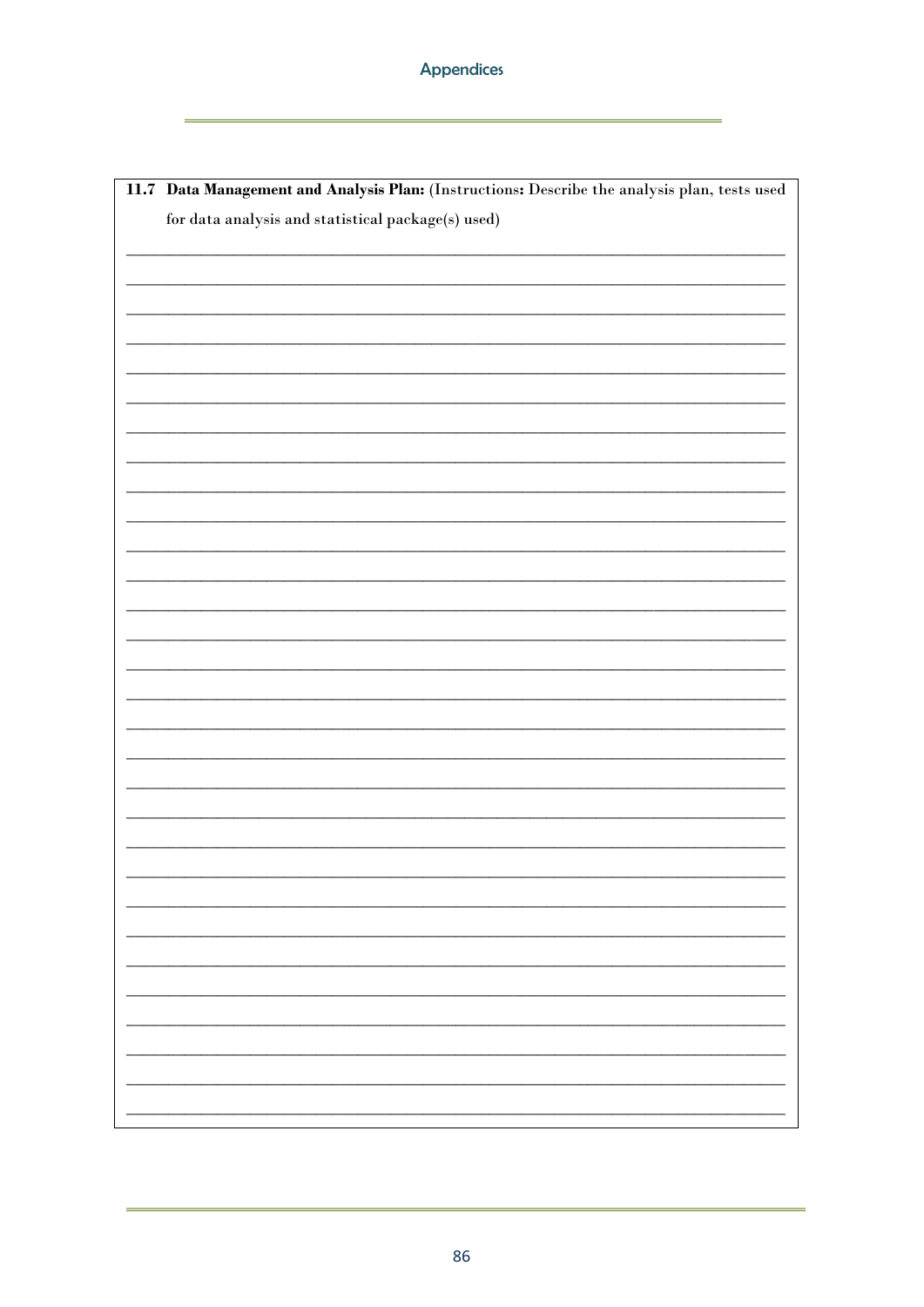| Ethical Considerations: (Instructions: Address the ethical issues, such as confidentiality,<br>$\overline{12}$ . |  |  |  |  |  |  |  |  |  |
|------------------------------------------------------------------------------------------------------------------|--|--|--|--|--|--|--|--|--|
| anonymity, IRB approval, consent, etc.)                                                                          |  |  |  |  |  |  |  |  |  |
|                                                                                                                  |  |  |  |  |  |  |  |  |  |
|                                                                                                                  |  |  |  |  |  |  |  |  |  |
|                                                                                                                  |  |  |  |  |  |  |  |  |  |
|                                                                                                                  |  |  |  |  |  |  |  |  |  |
|                                                                                                                  |  |  |  |  |  |  |  |  |  |
|                                                                                                                  |  |  |  |  |  |  |  |  |  |
|                                                                                                                  |  |  |  |  |  |  |  |  |  |
|                                                                                                                  |  |  |  |  |  |  |  |  |  |
|                                                                                                                  |  |  |  |  |  |  |  |  |  |
|                                                                                                                  |  |  |  |  |  |  |  |  |  |
|                                                                                                                  |  |  |  |  |  |  |  |  |  |
|                                                                                                                  |  |  |  |  |  |  |  |  |  |
|                                                                                                                  |  |  |  |  |  |  |  |  |  |
|                                                                                                                  |  |  |  |  |  |  |  |  |  |
|                                                                                                                  |  |  |  |  |  |  |  |  |  |
|                                                                                                                  |  |  |  |  |  |  |  |  |  |
|                                                                                                                  |  |  |  |  |  |  |  |  |  |
|                                                                                                                  |  |  |  |  |  |  |  |  |  |
|                                                                                                                  |  |  |  |  |  |  |  |  |  |
|                                                                                                                  |  |  |  |  |  |  |  |  |  |
|                                                                                                                  |  |  |  |  |  |  |  |  |  |
|                                                                                                                  |  |  |  |  |  |  |  |  |  |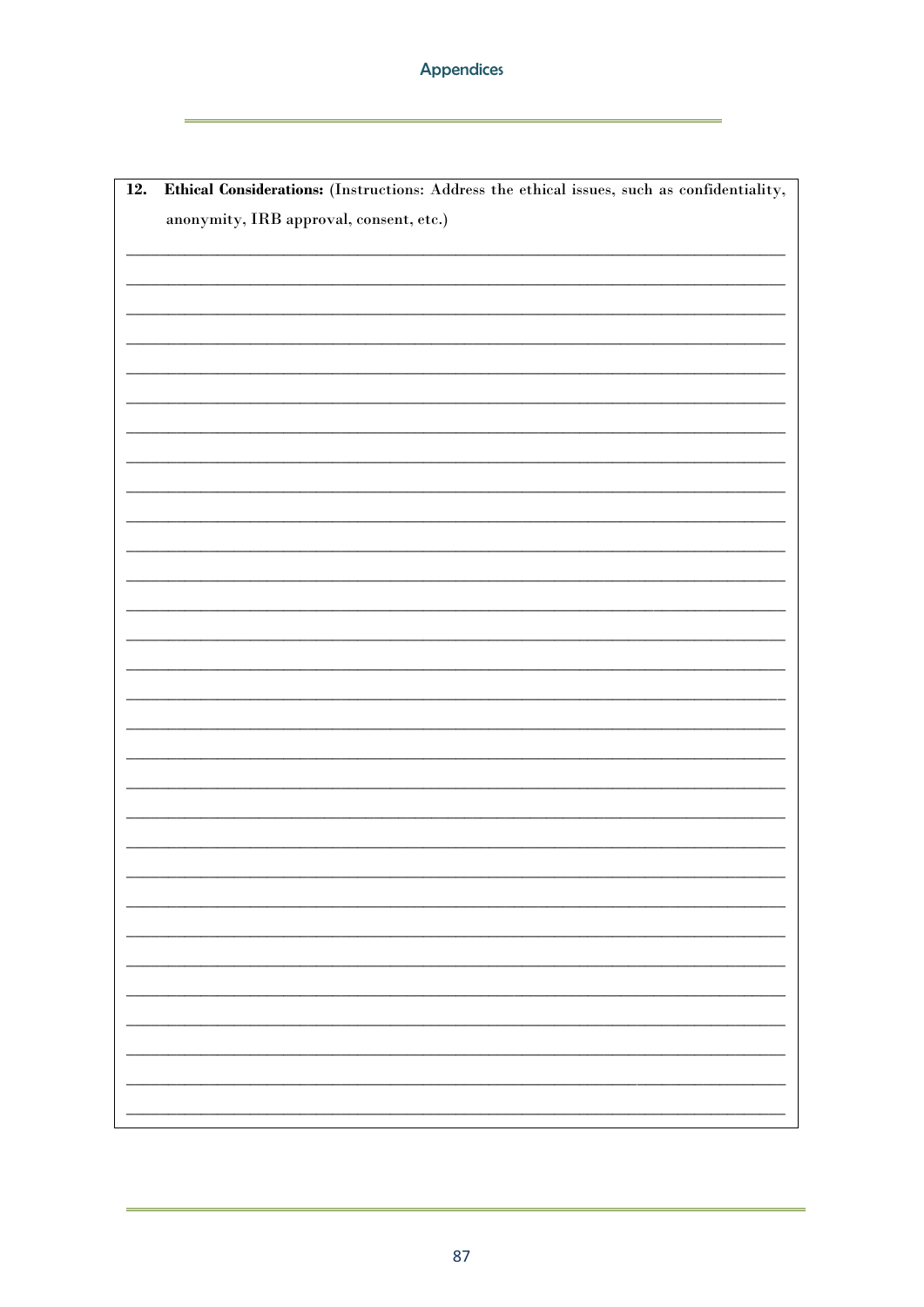| Literature cited: (Instructions: List the references cited in the sequence they appear in the<br>13. |  |  |  |  |  |  |  |  |  |
|------------------------------------------------------------------------------------------------------|--|--|--|--|--|--|--|--|--|
| proposal, and used Vancouver style)                                                                  |  |  |  |  |  |  |  |  |  |
|                                                                                                      |  |  |  |  |  |  |  |  |  |
|                                                                                                      |  |  |  |  |  |  |  |  |  |
|                                                                                                      |  |  |  |  |  |  |  |  |  |
|                                                                                                      |  |  |  |  |  |  |  |  |  |
|                                                                                                      |  |  |  |  |  |  |  |  |  |
|                                                                                                      |  |  |  |  |  |  |  |  |  |
|                                                                                                      |  |  |  |  |  |  |  |  |  |
|                                                                                                      |  |  |  |  |  |  |  |  |  |
|                                                                                                      |  |  |  |  |  |  |  |  |  |
|                                                                                                      |  |  |  |  |  |  |  |  |  |
|                                                                                                      |  |  |  |  |  |  |  |  |  |
|                                                                                                      |  |  |  |  |  |  |  |  |  |
|                                                                                                      |  |  |  |  |  |  |  |  |  |
|                                                                                                      |  |  |  |  |  |  |  |  |  |
|                                                                                                      |  |  |  |  |  |  |  |  |  |
|                                                                                                      |  |  |  |  |  |  |  |  |  |
|                                                                                                      |  |  |  |  |  |  |  |  |  |
|                                                                                                      |  |  |  |  |  |  |  |  |  |
|                                                                                                      |  |  |  |  |  |  |  |  |  |
|                                                                                                      |  |  |  |  |  |  |  |  |  |
|                                                                                                      |  |  |  |  |  |  |  |  |  |
|                                                                                                      |  |  |  |  |  |  |  |  |  |
|                                                                                                      |  |  |  |  |  |  |  |  |  |
|                                                                                                      |  |  |  |  |  |  |  |  |  |
|                                                                                                      |  |  |  |  |  |  |  |  |  |
|                                                                                                      |  |  |  |  |  |  |  |  |  |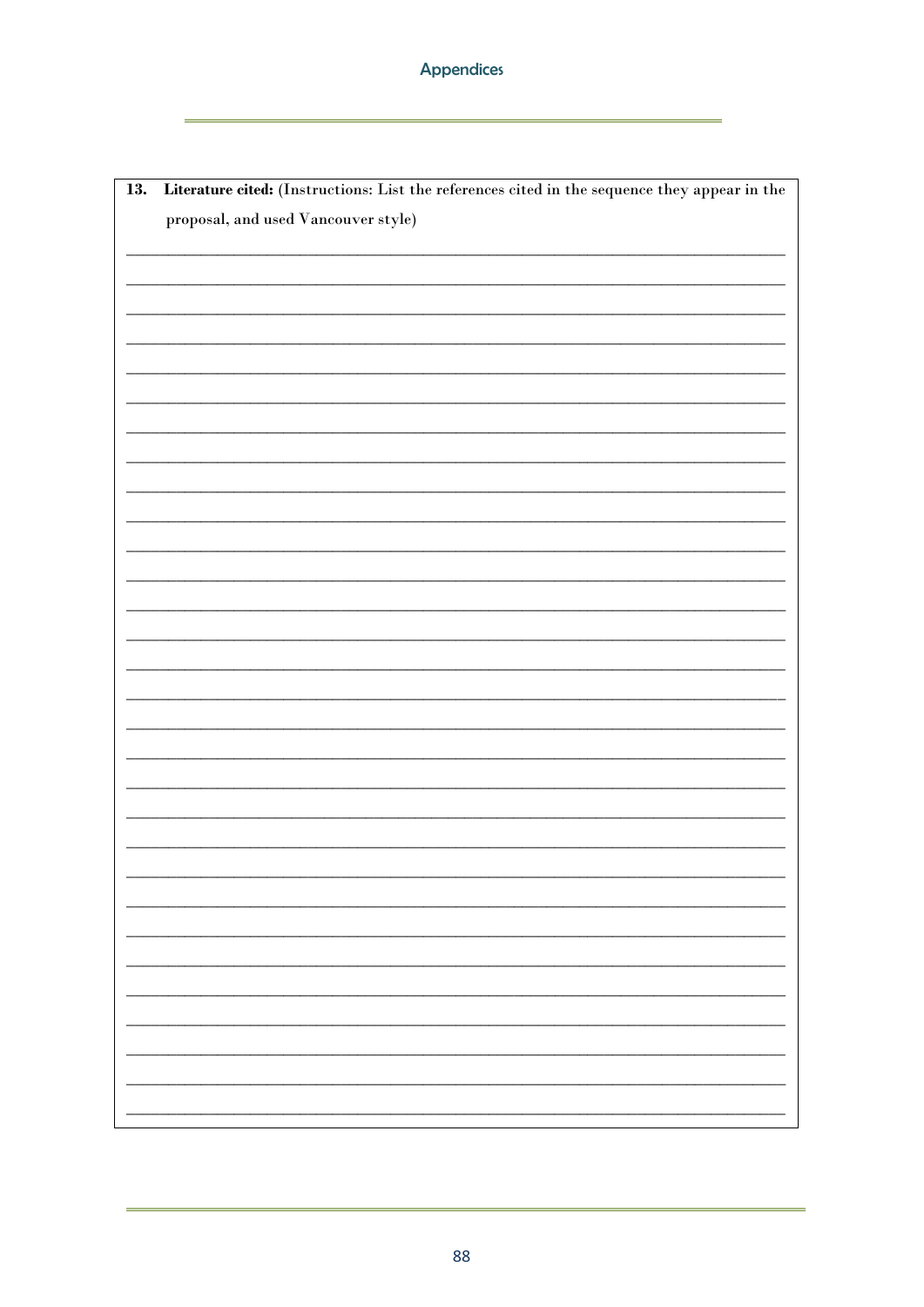| 14.                           |                                  |                                   | Budget: (Please use the attached documents for the price list of equipment used, if |
|-------------------------------|----------------------------------|-----------------------------------|-------------------------------------------------------------------------------------|
| applicable)                   |                                  |                                   |                                                                                     |
| <b>Budget Breakdown</b>       | <b>Unit Cost</b><br>(US dollars) | <b>Total Cost</b><br>(US dollars) | <b>Remarks</b>                                                                      |
| Personnel                     |                                  |                                   |                                                                                     |
|                               |                                  |                                   |                                                                                     |
|                               |                                  |                                   |                                                                                     |
|                               |                                  |                                   |                                                                                     |
|                               |                                  |                                   |                                                                                     |
| <b>Total</b>                  |                                  |                                   |                                                                                     |
| <b>Supplies and Equipment</b> |                                  |                                   |                                                                                     |
|                               |                                  |                                   |                                                                                     |
|                               |                                  |                                   |                                                                                     |
|                               |                                  |                                   |                                                                                     |
| <b>Total</b>                  |                                  |                                   |                                                                                     |
| <b>Patients Cost</b>          |                                  |                                   |                                                                                     |
|                               |                                  |                                   |                                                                                     |
| <b>Total</b>                  |                                  |                                   |                                                                                     |
| Others (please, specify and   |                                  |                                   |                                                                                     |
| justify briefly)              |                                  |                                   |                                                                                     |
|                               |                                  |                                   |                                                                                     |
|                               |                                  |                                   |                                                                                     |
|                               |                                  |                                   |                                                                                     |
|                               |                                  |                                   |                                                                                     |
| <b>Total</b>                  |                                  |                                   |                                                                                     |
| <b>GRAND TOTAL</b>            |                                  |                                   |                                                                                     |
|                               |                                  |                                   |                                                                                     |
|                               |                                  |                                   |                                                                                     |
|                               |                                  |                                   |                                                                                     |
|                               |                                  |                                   |                                                                                     |
|                               |                                  |                                   |                                                                                     |